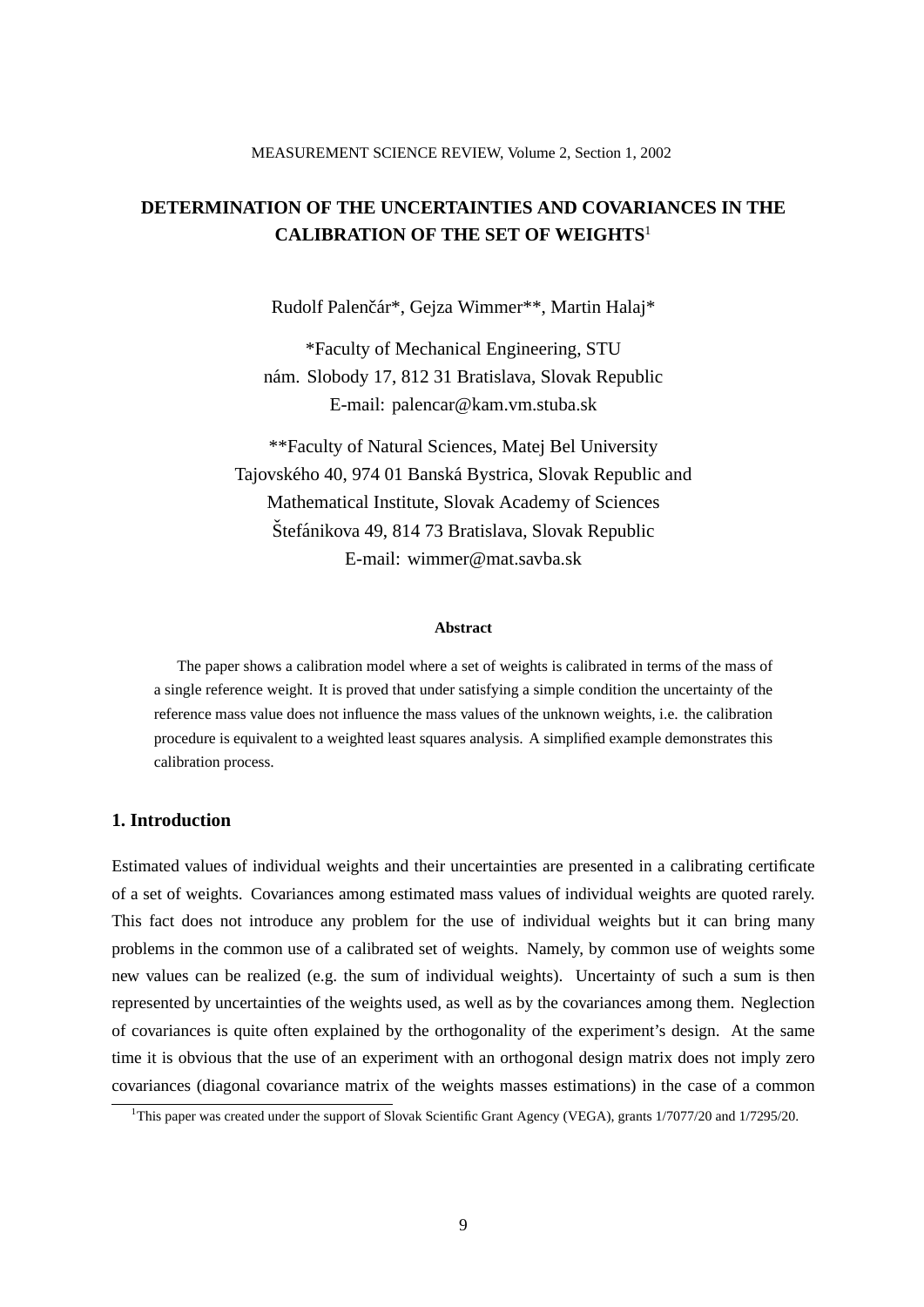Theoretical Problems of Measurement • R. Palenčár, G. Wimmer, M. Halaj

influence to all measurements. Although this facts has been extensively reported in the literature, and even in written standards (see e.g. [1], [5], [7], [8], [9]), the paper will present a new aspect in the assignment of mass values and associated covariances to a set of weights in term of the mass of a single reference weight. Under satisfying a simply condition the uncertainty of the reference mass value does not influence the mass values of the unknown weights, but only has to be taken into consideration, when calculating the covariance matrix of the estimated mass values. In Appendix is given the mathematical proof of this fact. So it is shown that a intuitively correct widely used procedure is in fact equivalent to a weighted least squares analysis, in which the variance of the mass value of the reference weight is included in the covariance matrix of the observations. On a simplified example dealing with the subdivision of the kilogram according to a specific design we demonstrate above mentioned facts.

## **2. Preliminary considerations**

National standards laboratories need to perform calibration of the mass scale for a minimum range from 1 mgto 10 kg. The task is performed by the calibration of a set of weights using a one- kilogram standard (compared with a copy of the International Prototype). This procedure (so called *calibrating method*) is based on the performing of more comparisons than is the number of weights calibrated and the task can be solved using a mathematical statistics method (least-squares method). In the further standardization we can utilize the calibration method (using some of the standards) or the direct comparison of the calibrated weight with the standard. In this paper only calibration of the set of weights, not the calibration of individual weights will be discused.

## **3. Calibration model**

A set of k weights with masses  $\beta_1, \beta_2, \ldots, \beta_k$  is considered. They are to be calibrated by the standard with the mass  $m_E$  using n comparative weightings  $(n \geq k)$  with different combinations of all weights from the set, according to the a priori selected calibration scheme. Values of the mass differences are  $m_1, m_2, \ldots, m_n$ . Further let  $K_E, K_{\beta_1}, \ldots, K_{\beta_k}$  are the buoyancy corrections of the standard and calibrated weights, respectively. Of course,

$$
K_E = V_E \rho_A, \ K_{\beta_i} = V_{\beta_i} \rho_A, \ i = 1, 2, \dots, k,
$$

where  $V_E, V_{\beta_1}, \ldots, V_{\beta_k}$  are the volumes of the standard and calibrated weights, respectively and  $\rho_A$  is the air density.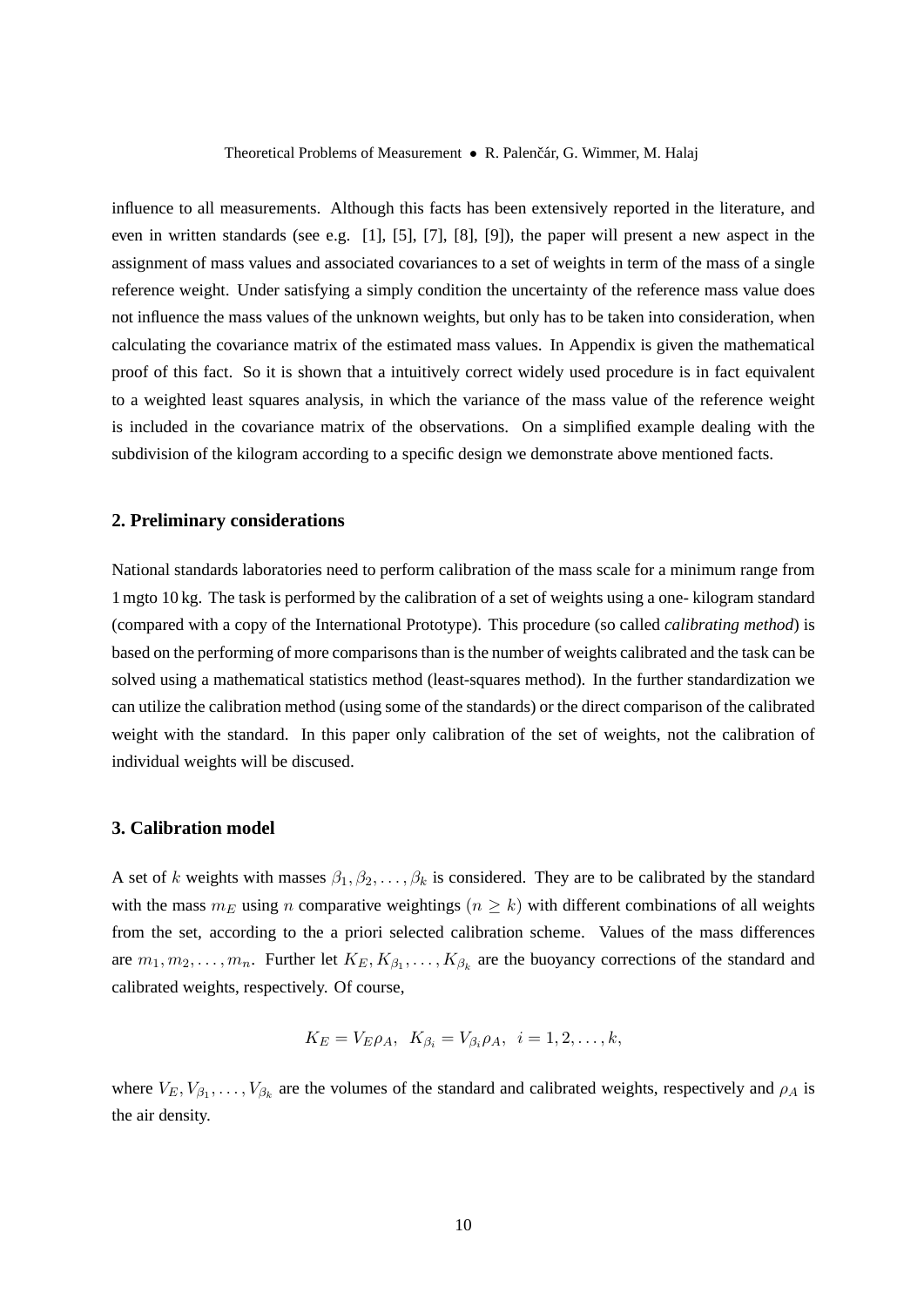For example let us have calibration scheme as follows

|                | $m_1 + m_E - K_E = \beta_1 + \beta_2 + \beta_3 + \beta_4$ $- K_{\beta_1} - K_{\beta_2} - K_{\beta_3} - K_{\beta_4}$   |                         |                                                                                                       |                                             |                                             |     |
|----------------|-----------------------------------------------------------------------------------------------------------------------|-------------------------|-------------------------------------------------------------------------------------------------------|---------------------------------------------|---------------------------------------------|-----|
|                | $m_2 + m_E - K_E = \beta_1 + \beta_2 + \beta_3$ $+ \beta_5 - K_{\beta_1} - K_{\beta_2} - K_{\beta_3}$ $- K_{\beta_5}$ |                         |                                                                                                       |                                             |                                             |     |
| m <sub>3</sub> |                                                                                                                       |                         | $= \beta_1 - \beta_2 - \beta_3 - \beta_4$ $- K_{\beta_1} + K_{\beta_2} + K_{\beta_3} + K_{\beta_4}$   |                                             |                                             |     |
| m <sub>4</sub> |                                                                                                                       |                         | $= \beta_1 - \beta_2 - \beta_3$ $- \beta_5 - K_{\beta_1} + K_{\beta_2} + K_{\beta_3}$ $+ K_{\beta_5}$ |                                             |                                             |     |
| $m_5$          |                                                                                                                       |                         | $=$ $\beta_2 - \beta_3 + \beta_4 - \beta_5$ $- K_{\beta_2} + K_{\beta_3} - K_{\beta_4} + K_{\beta_5}$ |                                             |                                             |     |
| m <sub>6</sub> |                                                                                                                       |                         | = $\beta_2 - \beta_3 - \beta_4 + \beta_5$ $- K_{\beta_2} + K_{\beta_3} + K_{\beta_4} - K_{\beta_5}$   |                                             |                                             |     |
| m <sub>7</sub> |                                                                                                                       | $=$ $\beta_2 - \beta_3$ |                                                                                                       | $-K_{\beta_2}+K_{\beta_3}$                  |                                             | (1) |
| m <sub>8</sub> |                                                                                                                       | $=$ $\beta_2 - \beta_3$ |                                                                                                       | $-K_{\beta_2}+K_{\beta_3}$                  |                                             |     |
| m <sub>9</sub> | $=$                                                                                                                   |                         | $\beta_2$ $-\beta_4 - \beta_5$                                                                        | $- K_{\beta_2} + K_{\beta_4} + K_{\beta_5}$ |                                             |     |
| $m_{10}$       | $=$                                                                                                                   |                         | $\beta_2$ $-\beta_4 - \beta_5$                                                                        | $-K_{\beta_2}$ $+K_{\beta_4}+K_{\beta_5}$   |                                             |     |
| $m_{11}$       | $=$                                                                                                                   |                         | $\beta_3 - \beta_4 - \beta_5$                                                                         |                                             | $- K_{\beta_3} + K_{\beta_4} + K_{\beta_5}$ |     |
| $m_{12}$       | $=$                                                                                                                   |                         | $\beta_3 - \beta_4 - \beta_5$                                                                         |                                             | $-K_{\beta_3}+K_{\beta_4}+K_{\beta_5}$      |     |
| $m_{13}$       | =                                                                                                                     |                         | $\beta_4-\beta_5$                                                                                     |                                             | $- K_{\beta_4} + K_{\beta_5}$               |     |
| $m_{14}$       | $=$                                                                                                                   |                         | $\beta_4-\beta_5$                                                                                     |                                             | $-K_{\beta_4}+K_{\beta_5}$                  |     |

 $(m_E \approx 1 \text{ kg}, \beta_1 \approx 500 \text{ g}, \beta_2 \approx 200 \text{ g}, \beta_3 \approx 200 \text{ g}, \beta_4 \approx 100 \text{ g}, \beta_5 \approx 100 \text{ g}$ ). Generally is assumed that all weights as well as measuring standard are manufactured from different materials. Practically set of weights is manufactured from one material and measuring standard from the different one most often. Then corrections on the air buoyancy are presented only in first two equations of (1). For set of weights and measuring standard being produced from the same material correction on the air buoyancy will not be presented in any equation (see example). Denoting

$$
\boldsymbol{\beta} = \begin{pmatrix} \beta_1 \\ \beta_2 \\ \beta_3 \\ \vdots \\ \beta_k \end{pmatrix}, \quad \boldsymbol{m} = \begin{pmatrix} m_1 \\ m_2 \\ m_3 \\ \vdots \\ m_n \end{pmatrix}, \quad \boldsymbol{c}_{n,1} = \begin{pmatrix} 1 \\ 1 \\ 0 \\ \vdots \\ 0 \end{pmatrix}, \quad \boldsymbol{k}_{\beta} = \begin{pmatrix} K_{\beta_1} \\ K_{\beta_2} \\ K_{\beta_3} \\ \vdots \\ K_{\beta_k} \end{pmatrix}, \tag{2}
$$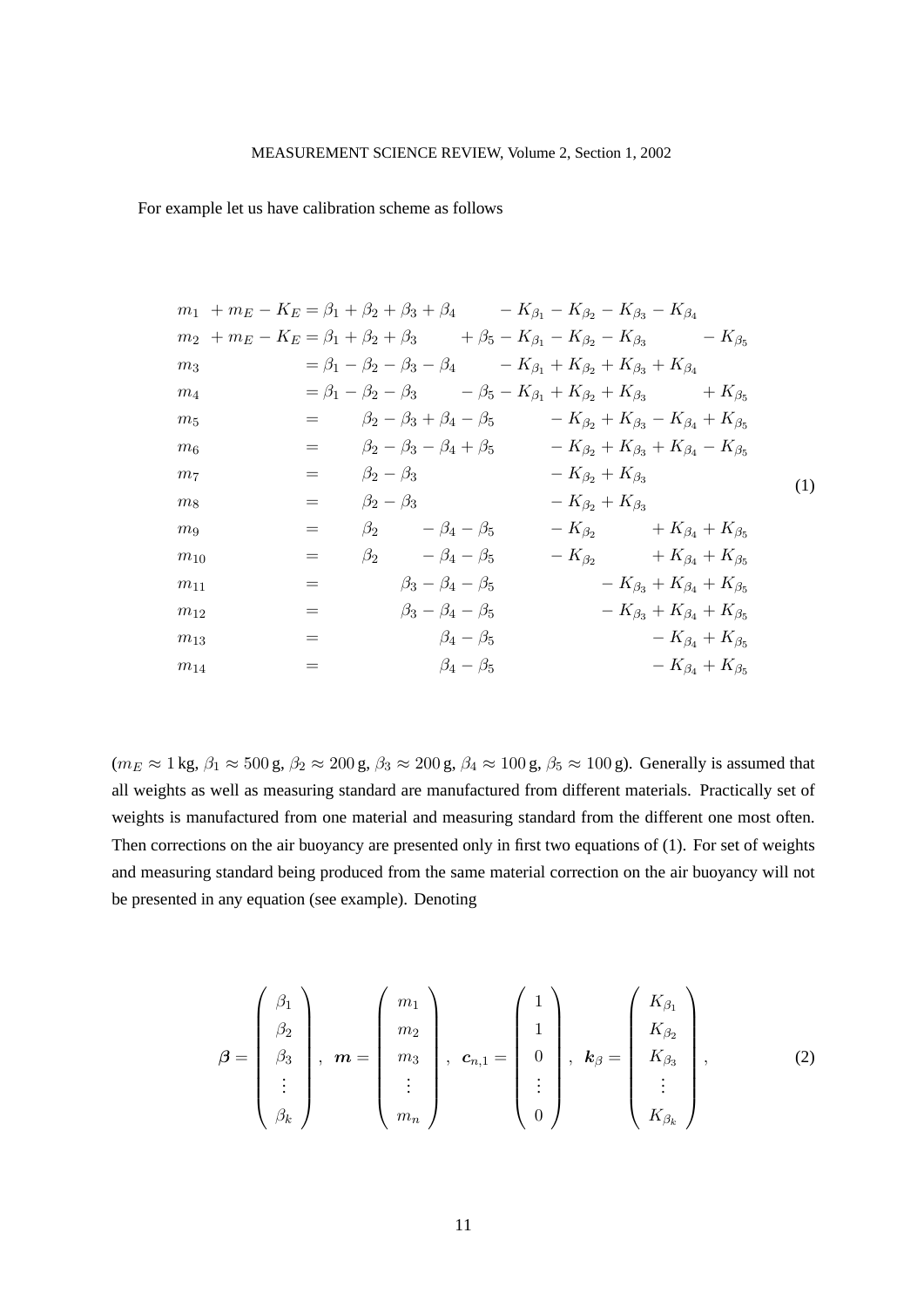and

$$
A_{n,k} = \begin{pmatrix} 1 & 1 & 1 & 1 & 0 \\ 1 & 1 & 1 & 0 & 1 \\ 1 & -1 & -1 & -1 & 0 \\ 1 & -1 & 1 & 0 & -1 \\ 0 & 1 & -1 & 1 & -1 \\ 0 & 1 & -1 & 0 & 0 \\ 0 & 1 & -1 & 0 & 0 \\ 0 & 1 & 0 & -1 & -1 \\ 0 & 1 & 0 & -1 & -1 \\ 0 & 0 & 1 & -1 & -1 \\ 0 & 0 & 1 & -1 & -1 \\ 0 & 0 & 0 & 1 & -1 \end{pmatrix},
$$
(3)

(A being  $n \times k$  design matrix with only elements 0, 1, or -1, for calibration scheme (1)  $n = 14$ ,  $k = 5$ ), above mentioned mathematical (theoretical) model of calibration can be written as

$$
m + cm_E - cK_E = A\beta - AK_{\beta}.
$$

In general, for an arbitrary  $n \times k$  design matrix A and  $n \times 1$  vector c

$$
\boldsymbol{m} + \boldsymbol{c}(m_E - K_E) + \boldsymbol{A}\boldsymbol{K}_{\beta} = \boldsymbol{A}\boldsymbol{\beta}
$$
\n(4)

is the *mathematical model* of calibration (no randomness in model (4) is supposed). It is seen that (4) is a little simplified model of calibration involving only buoyancy correction. Other influences e.g. heat expansion etc. are here neglected.

The values of the mass differences  $m_1, m_2, \ldots, m_n$  are estimated as results of weighting. Let  $X_{n,1}$ be the random vector which realization is  $x = (x_1, x_2, \dots, x_n)^T$ ,  $x_i$  being the result of *i*–th weighting,  $i = 1, 2, \ldots, n$ . We suppose the mean value

$$
\mathrm{E}(\boldsymbol{X}) = \boldsymbol{m}
$$

and its covariance matrix

$$
cov(\boldsymbol{X}) = \sigma^2 diag(u_1^2, \dots, u_n^2) = \sigma^2 \boldsymbol{H}_{n,n},
$$

 $\sigma^2$  is not required to be known,  $\bm{H}_{n,n}$  is  $n \times n$  known diagonal matrix (measurements are uncorrelated),  $u_i^2$ is the square of uncertainty of the i−th used weighting (stated e.g. in the certificate). Further we consider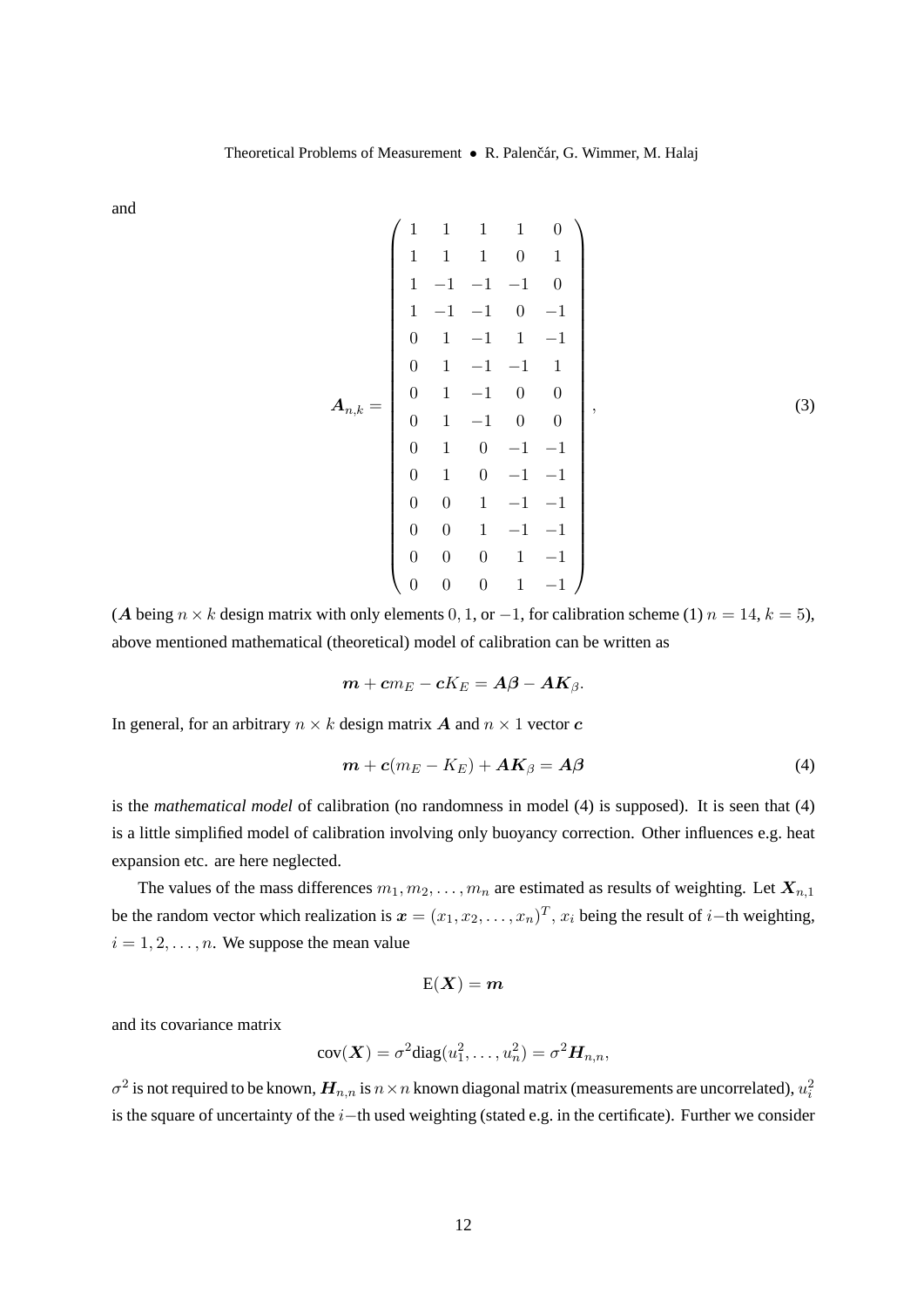independent unbiased measurements of the volumes  $V_E, V_{\beta_1}, \ldots, V_{\beta_k}$  (e.g. hydrostatic weightings) and of  $\rho_A$ . If we denote  $\boldsymbol{\xi} = (\xi_E, \xi_1, \dots, \xi_k)^T$  the random vector which realization is  $\boldsymbol{v} = (v_E, v_{\beta_1}, \dots, v_{\beta_k})^T$ , where  $v_E, v_{\beta_1}, \dots, v_{\beta_k}$  are the measured values of volumes  $V_E, V_{\beta_1}, \dots, V_{\beta_k}$ , then

$$
\mathbf{E}(\boldsymbol{\xi}) = \begin{pmatrix} V_E \\ V_{\beta_1} \\ \vdots \\ V_{\beta_k} \end{pmatrix} \text{ and } \mathbf{cov}(\boldsymbol{\xi}) = \begin{pmatrix} \Delta_E^2 & 0 & 0 \\ 0 & \Delta_{\beta_1}^2 & 0 \\ & \ddots & \ddots \\ & & \Delta_{\beta_k}^2 \end{pmatrix} = \boldsymbol{\Delta}
$$

 $(\Delta_e, \Delta_{\beta_1}, \ldots, \Delta_{\beta_k})$  are known or estimated standard uncertainties). Finally let  $\zeta$  be a random variable which realization  $\rho$  is the measured value of  $\rho_A$ , i.e.  $E(\zeta) = \rho_A$  and its dispersion is  $\Delta^2_\rho$  (known). As  $\xi$ and  $\zeta$  are uncorrelated, we can (e.g. using [3] or [10]) establish the mean value and covariance matrix of the random vector  $\boldsymbol{\eta} = (\xi_E \zeta, \xi_1 \zeta, \dots, \xi_k \zeta)^T$  as

$$
E(\boldsymbol{\eta}) = \begin{pmatrix} V_{E}\rho_{A} \\ V_{\beta_{1}}\rho_{A} \\ \vdots \\ V_{\beta_{k}}\rho_{A} \end{pmatrix} = \begin{pmatrix} K_{E} \\ K_{\beta_{1}} \\ \vdots \\ K_{\beta_{k}} \end{pmatrix} = \begin{pmatrix} K_{E} \\ K_{\beta} \end{pmatrix}, \ \text{cov}(\boldsymbol{\eta}) = \Delta_{\rho}^{2}v v^{T} + \rho^{2} \Delta = N.
$$

The set of weights  $\beta_1, \beta_2, \ldots, \beta_k$  is calibrated by the standard weight. Value reproduced by the standard weight is referred to as  $x_E$  (known) with given standard uncertainty (standard deviation)  $u_E$ . So  $x_E$  can be considered as the realization of the random variable  $X_E$  with  $E(X_E) = m_E$  and its dispersion is  $u_E^2$ . For our calibration are available

realization of the random vector  $X$ 

realization of the random vector  $\eta$  and

realization of the random variable  $X_E$ .

We only note that  $X$ ,  $\eta$  and  $X_E$  are uncorrelated.

From the mathematical model of calibration (4) we obtain using X,  $\eta$  and  $X_E$  instead of m,  $(K_E, \boldsymbol{K}_{\beta}^T)^T$  and  $m_E$  so called *stochastic model* of calibration, where the observed random vector

$$
Y = X + cX_E + (-cA)\eta
$$
 (5)

has its mean value

$$
\mathrm{E}(Y)=A\beta
$$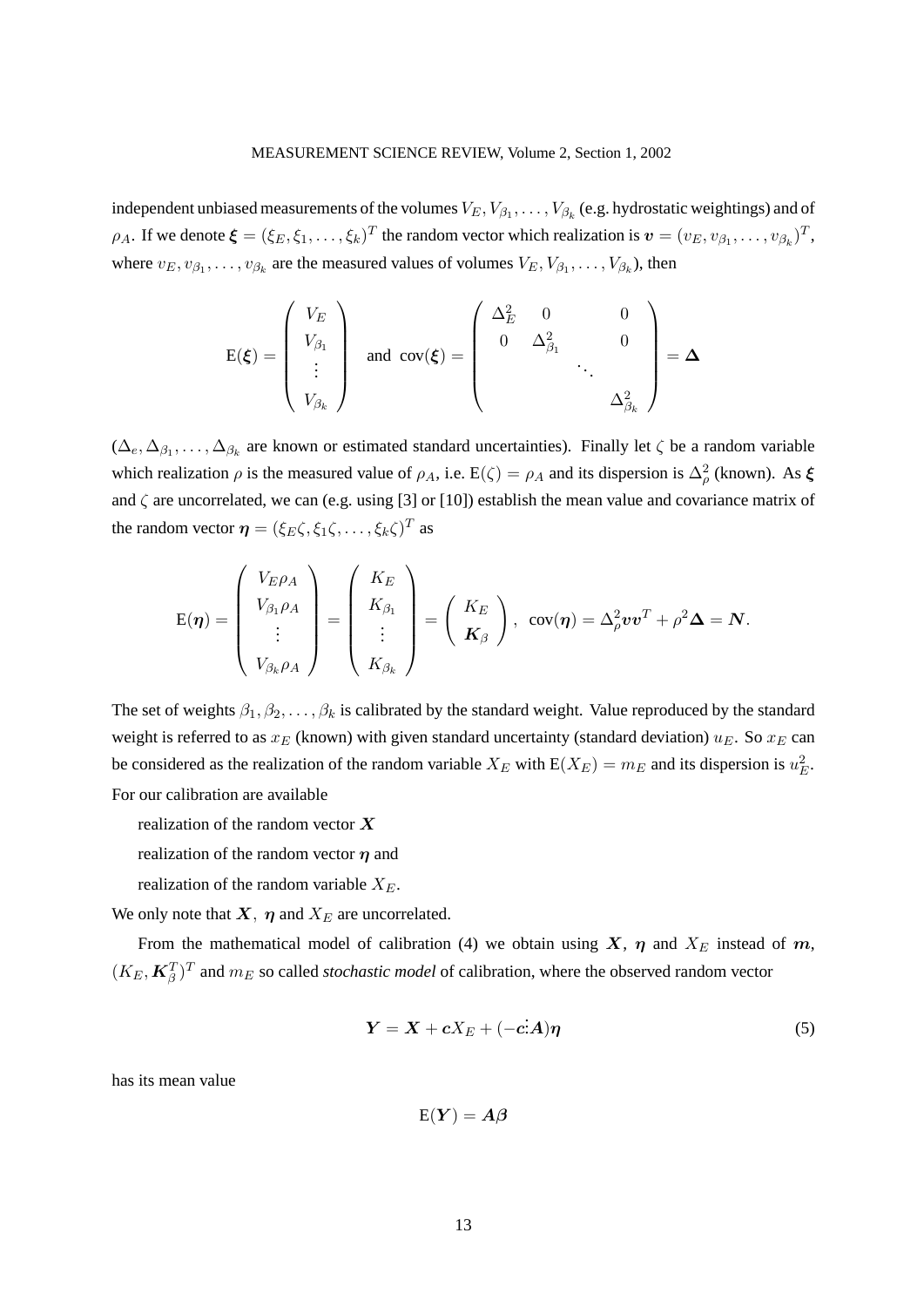Theoretical Problems of Measurement • R. Palenčár, G. Wimmer, M. Halaj

and covariance matrix

$$
cov(\boldsymbol{Y}) = (\boldsymbol{I}_{n,n}: \boldsymbol{c}: -\boldsymbol{c}: \boldsymbol{A}) \begin{pmatrix} \sigma^2 \boldsymbol{H} & 0 & \boldsymbol{0} \\ 0 & u_E^2 & 0 \\ \sigma^T & 0 & \boldsymbol{N} \end{pmatrix} \begin{pmatrix} \boldsymbol{I} \\ \boldsymbol{c}^T \\ -\boldsymbol{c}^T \\ \boldsymbol{A}^T \end{pmatrix}
$$
\n
$$
= \sigma^2 \boldsymbol{H} + u_E^2 \boldsymbol{c} \boldsymbol{c}^T + (-\boldsymbol{c}: \boldsymbol{A}) \boldsymbol{N} \begin{pmatrix} -\boldsymbol{c}^T \\ \boldsymbol{A}^T \end{pmatrix} = \boldsymbol{U}_{\boldsymbol{Y}}.
$$
\n(6)

(We only note that this stochastic model corresponds to model (3.1) in [4].)

# **4. Estimation of the mass values, their uncertainties and the covariances among them**

According to [10], (see also e.g. in [2], [4]) the BLUE (best linear unbiased estimator) of  $\beta$  is

$$
\pmb{Z}=(\pmb{A}^T\pmb{U}_{\pmb{Y}}^{-1}\pmb{A})^{-1}\pmb{A}^T\pmb{U}_{\pmb{Y}}^{-1}\pmb{Y}
$$

(obtained by weighted least squares method). Its covariance matrix is

$$
\boldsymbol{U_Z} = (\boldsymbol{A}^T \boldsymbol{U_Y}^{-1} \boldsymbol{A})^{-1}.
$$

If the measurement model (calibration model) fulfils the condition

$$
c = Aq, \tag{7}
$$

according to Corollary 2 in Appendix the BLUE Z of  $\beta$  is

$$
Z = (A^T H^{-1} A)^{-1} A^T H^{-1} Y \tag{8}
$$

(uncertainty of the reference mass value does not influence the estimates of the unknown weights) and

$$
\boldsymbol{U}_{\boldsymbol{Z}} = \sigma^2 (\boldsymbol{A}^T \boldsymbol{H}^{-1} \boldsymbol{A})^{-1} + u_E^2 \boldsymbol{q} \boldsymbol{q}^T + (-\boldsymbol{q} \cdot \boldsymbol{I}_{k,k}) \boldsymbol{N} \left( \begin{array}{c} -\boldsymbol{q}^T \\ \boldsymbol{I}_{k,k} \end{array} \right). \tag{9}
$$

If  $\sigma^2$  is unknown, it is estimated according to Lemma 5 in Appendix as

$$
\hat{\sigma}^2 = \frac{(\mathbf{X} - \mathbf{A}(\mathbf{A}^T \mathbf{H}^{-1} \mathbf{A})^{-1} \mathbf{A}^T \mathbf{H}^{-1} \mathbf{X})^T \mathbf{H}^{-1} (\mathbf{X} - \mathbf{A}(\mathbf{A}^T \mathbf{H}^{-1} \mathbf{A})^{-1} \mathbf{A}^T \mathbf{H}^{-1} \mathbf{X})}{n - k}
$$
(10)

and so

$$
\hat{\sigma}^2 (\boldsymbol{A}^T \boldsymbol{H}^{-1} \boldsymbol{A})^{-1} + u_E^2 \boldsymbol{q} \boldsymbol{q}^T + (-\boldsymbol{q} \cdot \boldsymbol{I}_{k,k}) \boldsymbol{N} \left( \begin{array}{c} -\boldsymbol{q}^T \\ \boldsymbol{I}_{k,k} \end{array} \right) \tag{11}
$$

is the unbiased estimator of the covariance matrix  $U_Z$  of the estimator  $Z$ .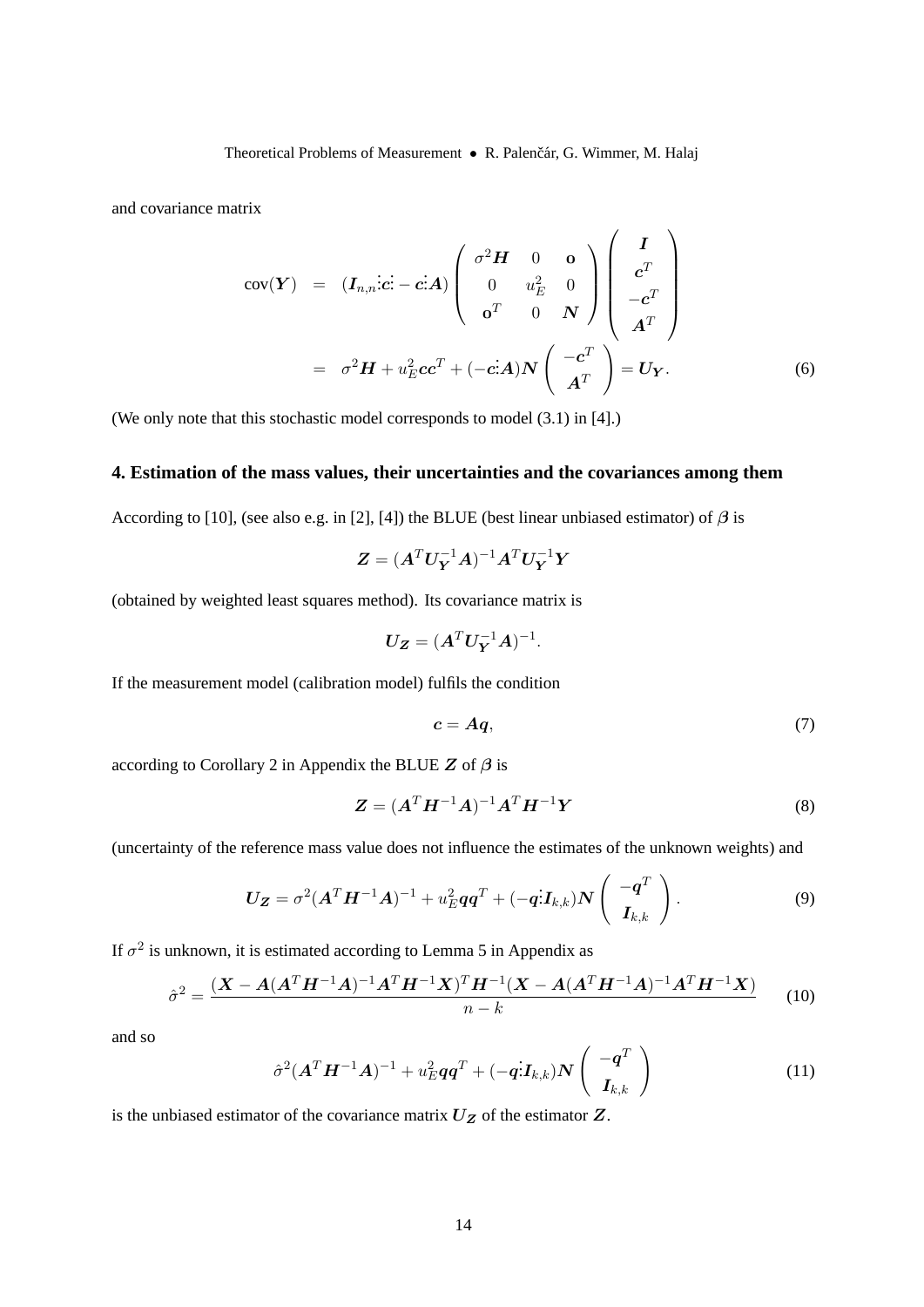## **5. Example**

It is assumed that the calibration model is in the form (1) and the buoyancy correction is equal to zero (all weights as well as standard are made from the same material) and all uncertainties of weightings are equal, i.e.  $H = I$ . In this case  $K_E$  and  $K_\beta$  in (4) are zero and also so are  $\eta$  and N. The observed random vector  $\boldsymbol{Y}$  (see (5)) is

$$
\boldsymbol{Y}=\boldsymbol{X}+\boldsymbol{c}X_E
$$

 $(c$  is given in  $(2)$ ). Its mean value and covariance matrix are

$$
E(Y) = A\beta
$$
,  $cov(Y) = \sigma^2 I + u_E^2 c c^T$ 

(*A* is given in (3), so  $n = 14$  and  $k = 5$ ).

As for  $q = (5/10, 2/10, 2/10, 1/10, 1/10)^T$  is  $Aq = c$ , the calibration model fulfils the condition (7). According to (8) the BLUE of  $\beta$  is  $\mathbf{Z} = (\mathbf{A}^T \mathbf{A})^T \mathbf{A}^T \mathbf{Y}$ , so the estimators of individual weights are

$$
Z_1 = 0.25(X_1 + X_2 + X_3 + X_4 + 2X_E)
$$
  
\n
$$
Z_2 = 0.1(X_1 + X_2 - X_3 - X_4 + X_5 + X_6 + X_7 + X_8 + X_9 + X_{10} + 2X_E)
$$
  
\n
$$
Z_3 = 0.1(X_1 + X_2 - X_3 - X_4 - X_5 - X_6 - X_7 - X_8 + X_{11} + X_{12} + 2X_E)
$$
  
\n
$$
Z_4 = 0.1(X_1 - X_3 + X_5 - X_6 - X_9 - X_{10} - X_{11} - X_{12} + X_{13} + X_{14} + X_E)
$$
  
\n
$$
Z_5 = 0.1(X_2 - X_4 - X_5 + X_6 - X_9 - X_{10} - X_{11} - X_{12} - X_{13} - X_{14} + X_E).
$$
 (12)

The standard uncertainties of the calculated values of the masses and their covariances, i.e. the covariance matrix  $U_Z$  is (according to (9) with  $N = 0$ )

$$
U_Z = \sigma^2 (A^T A)^{-1} + u_E^2 q q^T.
$$

For given  $\vec{A}$  and  $\vec{q}$  it holds

$$
U_Z = \frac{\sigma^2}{100} \begin{pmatrix} 25 & 0 & 0 & 0 & 0 \\ 0 & 10 & 0 & 0 & 0 \\ 0 & 0 & 10 & 0 & 0 \\ 0 & 0 & 0 & 10 & 0 \\ 0 & 0 & 0 & 0 & 10 \end{pmatrix} + \frac{u_E^2}{100} \begin{pmatrix} 25 & 10 & 10 & 5 & 5 \\ 10 & 4 & 4 & 2 & 2 \\ 10 & 4 & 4 & 2 & 2 \\ 5 & 2 & 2 & 1 & 1 \\ 5 & 2 & 2 & 1 & 1 \end{pmatrix}.
$$
 (13)

If  $\sigma^2$  is unknown, it is estimated from (10). In this case

$$
\hat{\sigma}^2 = \frac{1}{14 - 5} \sum_{i=1}^{14} (X_i - \tilde{X}_i)^2,
$$
\n(14)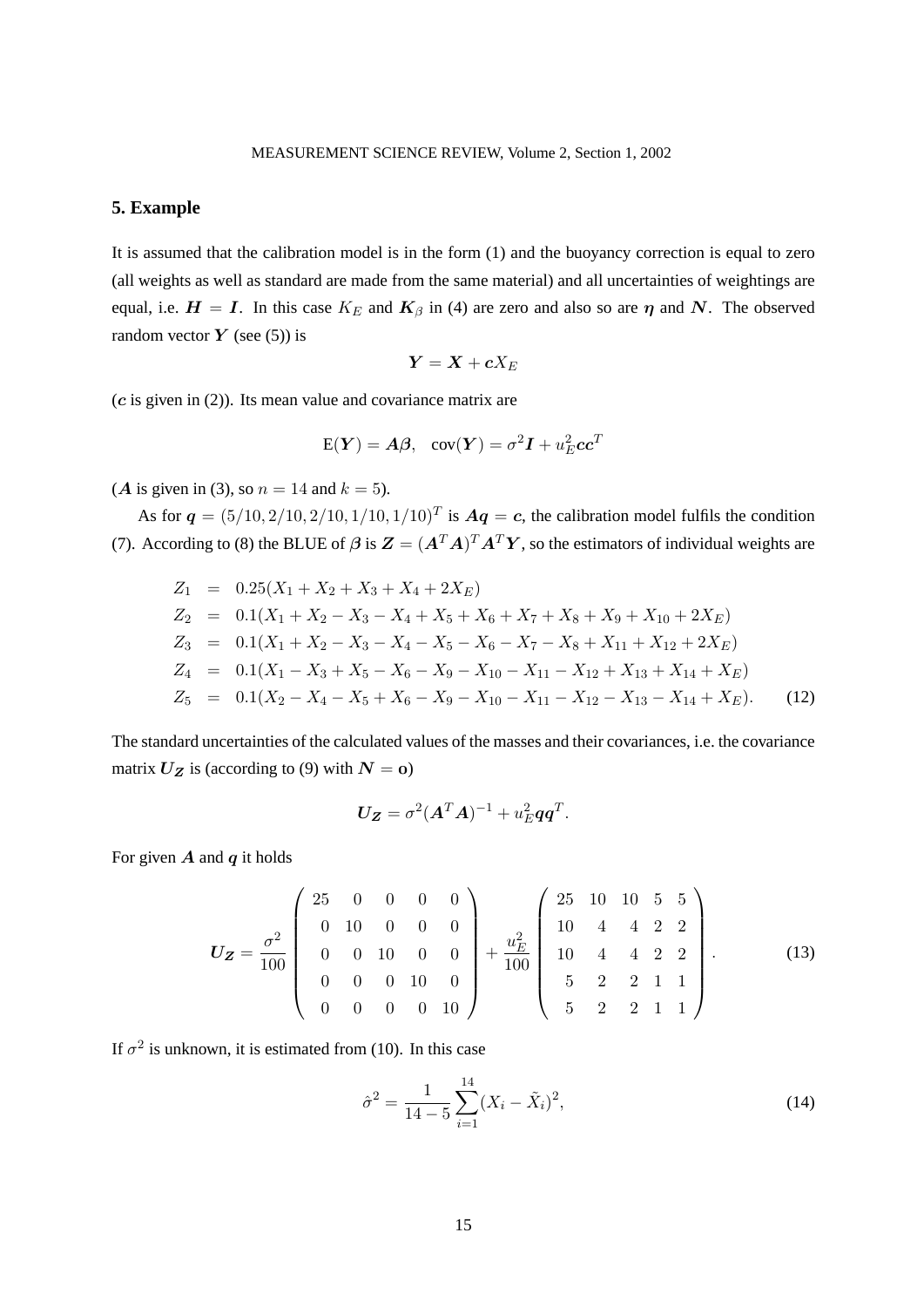where  $\tilde{X}_i$  is the *i*-th element of the random vector  $\boldsymbol{A}\boldsymbol{Z} - \boldsymbol{c}X_E$  (according to (10) and Lemma 4 in Appendix).

Presented procedure can be illustrated using data in Table 1. The calibration certificate introduces following values for the mass standard:  $x_E = (1000 - 2.82 \cdot 10^{-3})$  g, standard uncertainty  $u_E =$  $0.07 \cdot 10^{-3}$  g.

|                                                                  |                             |  | $i \qquad 1 \qquad 2 \qquad 3 \qquad 4 \qquad 5 \qquad 6 \qquad 7$ |  |
|------------------------------------------------------------------|-----------------------------|--|--------------------------------------------------------------------|--|
| $x_i$ (mg) $-4.80$ $-3.94$ $4.07$ $3.30$ $-4.77$ $-3.06$ $-3.95$ |                             |  |                                                                    |  |
|                                                                  | <i>i</i> 8 9 10 11 12 13 14 |  |                                                                    |  |
|                                                                  |                             |  |                                                                    |  |

The estimated mass values (i.e. realization  $\boldsymbol{z} = (z_1, z_2, \dots, z_5)$  of the estimator  $\boldsymbol{Z}$ ) are

$$
z_1 = 500 \text{ g} + 1.067 \text{ mg}, z_2 = 200 \text{ g} - 3.550 \text{ mg}, z_3 = 200 \text{ g} + 0.380 \text{ mg},
$$

 $z_4 = 100 \text{ g} + 0.147 \text{ mg}, z_5 = 100 \text{ g} + 0.958 \text{ mg}$  (calculated from (12)).

For our measured values is the estimate of  $\sigma^2$  (its numerical value, i.e. the realization of the estimator (14)) equal to  $(0.0361 \text{ mg})^2$ . So from (11) we obtain the covariance matrix of the estimated mass values for a reference mass uncertainty  $u_E = 0.07$  mg and  $\sigma^2 = (0.0361 \,\text{mg})^2$  as

$$
U_Z = \frac{0,0361^2}{100} \begin{pmatrix} 25 & 0 & 0 & 0 & 0 \\ 0 & 10 & 0 & 0 & 0 \\ 0 & 0 & 10 & 0 & 0 \\ 0 & 0 & 0 & 10 & 0 \\ 0 & 0 & 0 & 0 & 10 \end{pmatrix} + \frac{0.07^2}{100} \begin{pmatrix} 25 & 10 & 10 & 5 & 5 \\ 10 & 4 & 4 & 2 & 2 \\ 10 & 4 & 4 & 2 & 2 \\ 5 & 2 & 2 & 1 & 1 \\ 5 & 2 & 2 & 1 & 1 \end{pmatrix}
$$
  
=  $10^{-4}$  
$$
\begin{pmatrix} 15.51 & 4.90 & 4.90 & 2.45 & 2.45 \\ 4.90 & 2.26 & 1.96 & 0.98 & 0.98 \\ 2.45 & 0.98 & 0.98 & 1.79 & 0.49 \\ 2.45 & 0.98 & 0.98 & 0.49 & 1.79 \end{pmatrix}.
$$

(In fact it is the estimate of the covariance matrix  $U_Z$ .)

Uncertainties of the estimated masses (calibrated weights) are:

 $u_{500} = 0.040$  mg,  $u_{200} = 0.018$  mg,  $u_{200*} = 0.018$  mg,  $u_{100} = 0.014$  mg,  $u_{100*} = 0.014$  mg. Covariances among the estimated masses are:

 $u_{500,200} = 0.00049 \,\mathrm{mg}^2$ ,  $u_{500,200^*} = 0.00049 \,\mathrm{mg}^2$ ,  $u_{500,100} = 0.000245 \,\mathrm{mg}^2$ ,  $u_{500,100^*} = 0.000245 \,\mathrm{mg}^2,$ 

 $u_{200,200} = 0.000196 \,\mathrm{mg}^2$ ,  $u_{200,100} = 0.000098 \,\mathrm{mg}^2$ ,  $u_{200,100^*} = 0.000098 \,\mathrm{mg}^2$ ,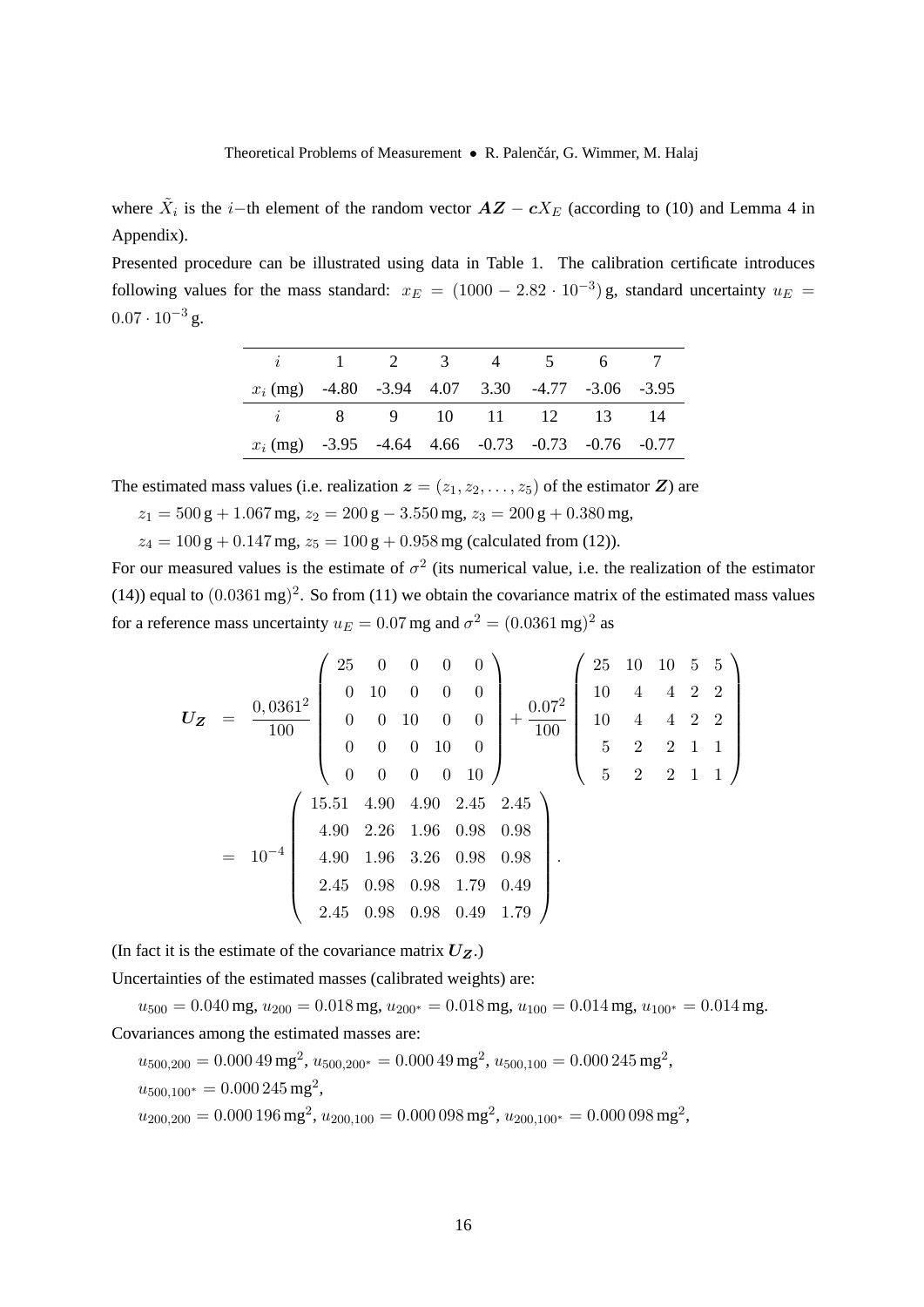#### MEASUREMENT SCIENCE REVIEW, Volume 2, Section 1, 2002

 $u_{200^*,100} = 0.000\,098\,\text{mg}^2$ ,  $u_{200^*,100^*} = 0.000\,098\,\text{mg}^2$ ,  $u_{100,100^*} = 0.000\,049\,\text{mg}^2.$ 

Calculated covariances are important and cannot be neglected. Even when the orthogonal calibration scheme has been used (orthogonal matrix  $\bf{A}$ ), the covariance matrix of the calibrated weights estimations is not diagonal so that estimations are correlated. It is caused by the use of the same standard for the calibration of each weight in the set. When three calibrated weights from the set are used (for example 500, 200, 100), value of the sum of the weights will be

$$
z_{500+200+100} = 500 \text{ g} + 1.067 \text{ mg} + 200 \text{ g} - 3.550 \text{ mg} + 100 \text{ g} + 0.147 \text{ mg}
$$
  
= 800 \text{ g} - 2.336 \text{ mg}

and the resulting uncertainty (calculated from the law of the uncertainties propagation)

$$
u_{500+200+100} = \sqrt{u_{500}^2 + u_{200}^2 + u_{100}^2 + 2u_{500,200} + 2u_{500,100} + 2u_{200,100}}
$$
  
=  $\sqrt{0,040^2 + 0,018^2 + 0,014^2 + 2(0.00049 + 0.000245 + 0.000098)}$   
= 0.062 mg.

In the case that covariances among the weights values are neglected, the resulting uncertainty is as follows

$$
u_{500+200+100} = \sqrt{u_{500}^2 + u_{200}^2 + u_{100}^2}
$$
  
=  $\sqrt{0.040^2 + 0.018^2 + 0.014^2}$   
= 0.046 mg.

## **6. Discussion and conclusion**

The presented contribution shows an evaluation procedure used for the calibration of a set of weights (similar considerations have been done by the authors in [9]). It respects uncertainties and covariances presented in the calibration process. The procedure can be used for any set of measurement standards, not only for a set of weights. The (estimated) covariance matrix of the estimated weight masses (expression (11)) can be divided into two parts. The matrix

$$
\hat{\sigma}^2 (\boldsymbol{A}^T \boldsymbol{H}^{-1} \boldsymbol{A})^{-1} + (-\boldsymbol{q}^{\mathrm{T}} \boldsymbol{I}_{k,k}) \boldsymbol{N} \left( \begin{array}{c} -\boldsymbol{q}^T \\ \boldsymbol{I}_{k,k} \end{array} \right)
$$

is evaluated by the type A method, if the volumes  $V_E, V_{\beta_1}, \ldots, V_{\beta_k}$  and density  $\rho_A$  are measured. If all quantities are obtained from certificates or tables, the second matrix of the sum is evaluated by the type B. It is also possible that some quantities are measured and others are obtained from certificates, tables, etc. The matrix

 $u_E^2\bm{q}\bm{q}^T$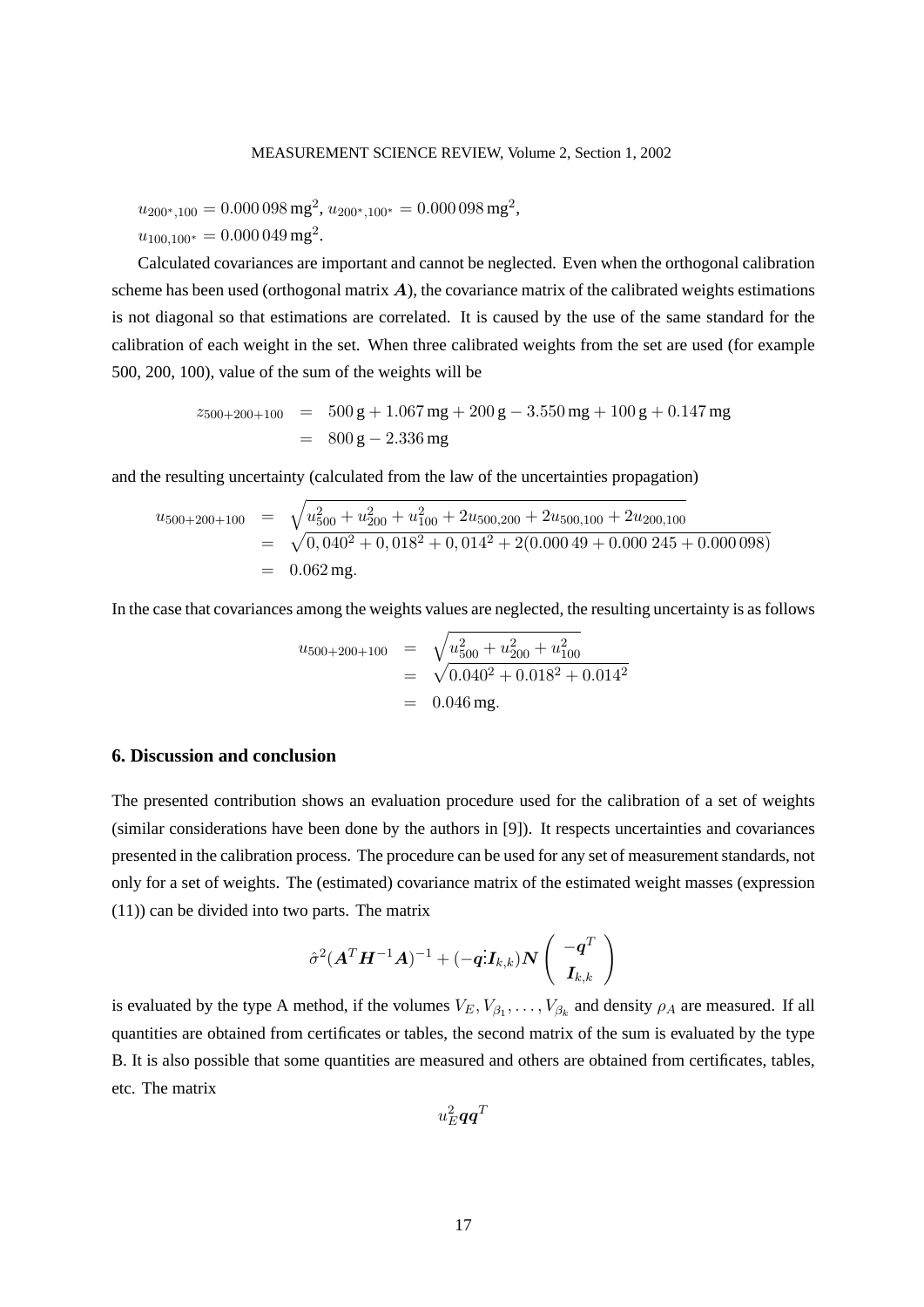is always evaluated by the type B method (see [6], [7], [8]). The presented numerical example shows the known fact that covariances calculated using described procedure can obtain non neglectable values and they should be introduced in the calibration certificates. But the contribution will focus reader's attention to condition (7). When the measuring model (calibration model) fulfills this condition, the uncertainty of the reference mass value does not influence the estimate of the unknown mass values, i.e. the calibration procedure is equivalent to weighted least squares analysis. It is easy to see that condition (7) could be without any problems generalized to  $C_{n,p} = A_{n,k} Q_{k,p}$  in the case of using p reference weights for the calibration.

# **Appendix: Mathematical – statistical assertions**

**Lemma 1.** *If the mean of the random vector*  $W_{n,1}$  *is*  $E(W) = A\beta(A)$  *is a known*  $n \times k$  *matrix of rank*  $k, k \leq n$ ,  $\beta$  *is an unknown*  $k \times 1$  *vector of parameters) and the covariance matrix of the vector* **W** *is of* the form  $cov(\bm{W})=\bm{U_{W}}=\sigma^2\bm{H}_{n,n}+\bm{A}\bm{R}\bm{A}^T$  with diagonal matrix  $\bm{H}$  and nonsingular matrix  $\bm{R}$  then

$$
(\boldsymbol{A}^T\boldsymbol{U_W^{-1}A})^{-1}\boldsymbol{A}^T\boldsymbol{U_W^{-1}} = (\boldsymbol{A}^T\boldsymbol{H}^{-1}\boldsymbol{A})^{-1}\boldsymbol{A}^T\boldsymbol{H}^{-1}
$$

*and*

$$
(\boldsymbol{A}^T \boldsymbol{U_W}^{-1} \boldsymbol{A})^{-1} = \sigma^2 (\boldsymbol{A}^T \boldsymbol{H}^{-1} \boldsymbol{A})^{-1} + \boldsymbol{R}.
$$

*Proof.* It is valid that for nonsingular matrices C, D

$$
(\boldsymbol{C}+\boldsymbol{B}\boldsymbol{D}\boldsymbol{B}^{T})^{-1}=\boldsymbol{C}^{-1}-\boldsymbol{C}^{-1}\boldsymbol{B}(\boldsymbol{B}^{T}\boldsymbol{C}^{-1}\boldsymbol{B}+\boldsymbol{D}^{-1})^{-1}\boldsymbol{B}^{T}\boldsymbol{C}^{-1}
$$

and

$$
(\boldsymbol{C}-\boldsymbol{B}\boldsymbol{D}\boldsymbol{B}^{T})^{-1}=\boldsymbol{C}^{-1}-\boldsymbol{C}^{-1}\boldsymbol{B}(\boldsymbol{B}^{T}\boldsymbol{C}^{-1}\boldsymbol{B}-\boldsymbol{D}^{-1})^{-1}\boldsymbol{B}^{T}\boldsymbol{C}^{-1}
$$

(see e.g. Exercise 2.9, paragraph 1b, in [10]). So

$$
U_W^{-1} = \sigma^{-2} H^{-1} - \sigma^{-4} H^{-1} A (\sigma^{-2} A^T H^{-1} A + R^{-1})^{-1} A^T H^{-1},
$$
  

$$
A^T U_W^{-1} A = \sigma^{-2} A^T H^{-1} A - \sigma^{-2} A^T H^{-1} A (\sigma^{-2} A^T H^{-1} A + R^{-1})^{-1} A^T H^{-1} A \sigma^{-2}
$$

and

$$
(\boldsymbol{A}^T \boldsymbol{U}_{\boldsymbol{W}}^{-1} \boldsymbol{A})^{-1} = \sigma^2 (\boldsymbol{A}^T \boldsymbol{H}^{-1} \boldsymbol{A})^{-1} + \boldsymbol{R}.
$$

Finally

$$
(\boldsymbol{A}^T\boldsymbol{U_W^{-1}A})^{-1}\boldsymbol{A}^T\boldsymbol{U_W^{-1}}=
$$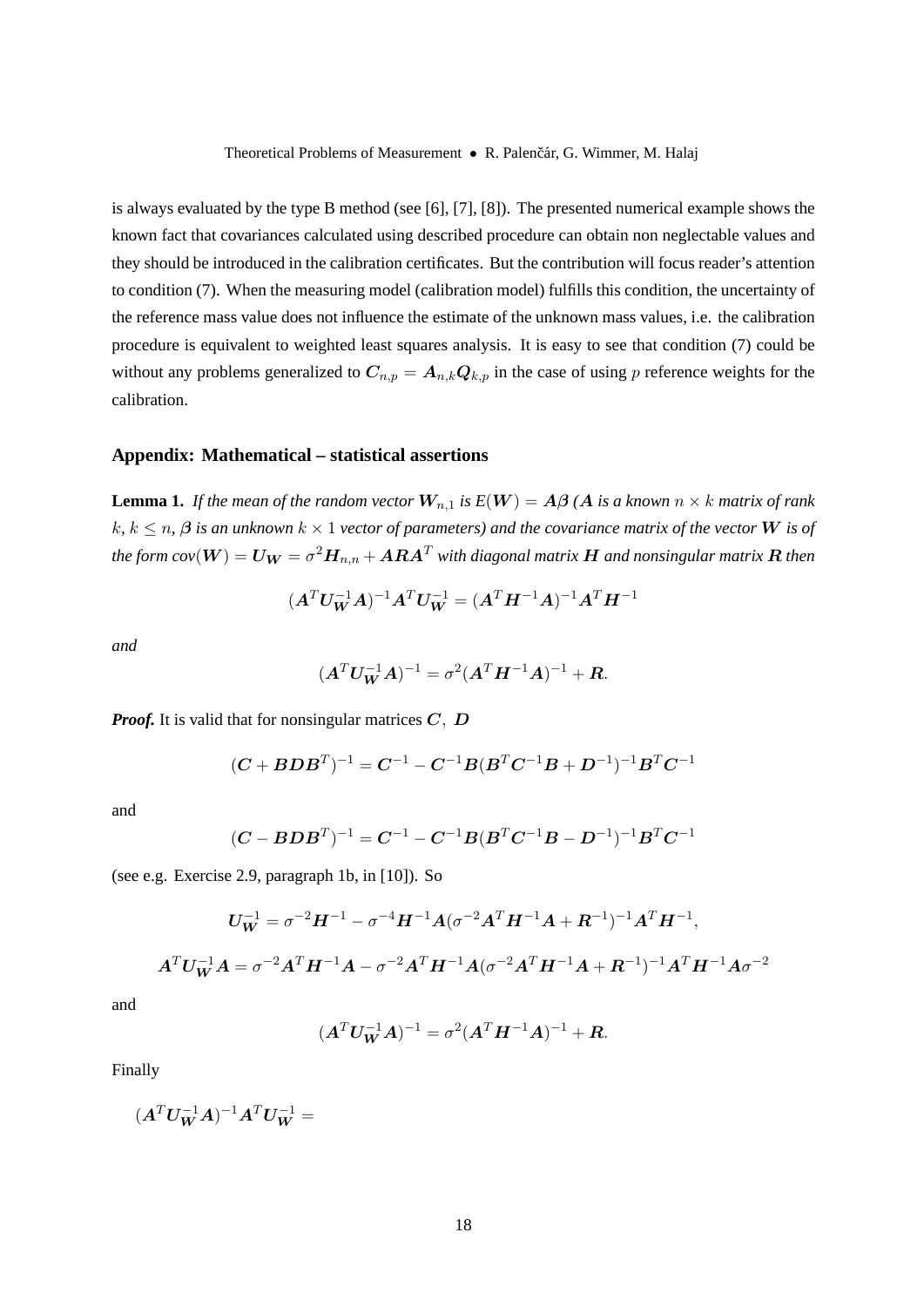MEASUREMENT SCIENCE REVIEW, Volume 2, Section 1, 2002

$$
= [\sigma^2 (A^T H^{-1} A)^{-1} + R] A^T [\sigma^{-2} H^{-1} - \sigma^{-4} H^{-1} A (\sigma^{-2} A^T H^{-1} A + R^{-1})^{-1} A^T H^{-1}]
$$
  
\n
$$
= (A^T H^{-1} A)^{-1} A^T H^{-1} + \sigma^{-2} R A^T H^{-1} - \sigma^{-2} (\sigma^{-2} A^T H^{-1} A + R^{-1})^{-1} A^T H^{-1}
$$
  
\n
$$
- \sigma^{-4} R A^T H^{-1} A (\sigma^{-2} A^T H^{-1} A + R^{-1})^{-1} A^T H^{-1}
$$
  
\n
$$
= (A^T H^{-1} A)^{-1} A^T H^{-1} + \sigma^{-2} R A^T H^{-1} - \sigma^{-2} (\sigma^{-2} A^T H^{-1} A + R^{-1})^{-1} A^T H^{-1}
$$
  
\n
$$
- \sigma^{-2} R (\sigma^{-2} A^T H^{-1} A + R^{-1} - R^{-1}) (\sigma^{-2} A^T H^{-1} A + R^{-1})^{-1} A^T H^{-1}
$$
  
\n
$$
= (A^T H^{-1} A)^{-1} A^T H^{-1}.
$$

**Corollary 2.** *Let* Y *given in (5) be the observed vector in (stochastic) calibration model which fulfils condition (7). The BLUE Z of*  $\beta$  *is* 

$$
(\boldsymbol{A}^T\boldsymbol{H}^{-1}\boldsymbol{A})^{-1}\boldsymbol{A}^T\boldsymbol{H}^{-1}\boldsymbol{Y}.
$$

*and its covariance matrix is*

$$
U_Z = \sigma^2 (A^T H^{-1} A)^{-1} + u_E^2 q q^T + (-qI) N \begin{pmatrix} -q^T \\ I \end{pmatrix}.
$$

*Proof.* The mean of the vector Y is  $A\beta$ . Its covariance matrix is (according to (6) and (7))

$$
U_Y = \sigma^2 H + u_E^2 c c^T + (-c \cdot A) N \begin{pmatrix} -c^T \\ A^T \end{pmatrix}
$$
  
=  $\sigma^2 H + u_E^2 A q q^T A^T + (-A q \cdot A) N \begin{pmatrix} -q^T A^T \\ A^T \end{pmatrix}$   
=  $\sigma^2 H + A \begin{bmatrix} u_E^2 q q^T + (-q \cdot I) N \begin{pmatrix} -q^T \\ I \end{pmatrix} \end{bmatrix} A^T$   
=  $\sigma^2 H + A R A^T$ 

The regularity of the matrix  $\bm{R}$  is guaranted by the regularity of the matrix  $\bm{N} = \Delta_{\rho}^2 \bm{v} \bm{v}^T + \rho^2 \bm{\Delta}$ . The assertion is now an easy consequence of Lemma 1.  $\Box$ 

**Lemma 3.** *Let* Y *given in (5) be the observed vector in (stochastic) calibration model which fulfils condition (7) and* Z *is the BLUE of*  $\beta$ *. The random vector* Y – AZ *has the mean value* o *and the covariance matrix*  $\sigma^2(\boldsymbol{H} - \boldsymbol{A}(\boldsymbol{A}^T\boldsymbol{H}^{-1}\boldsymbol{A})^{-1}\boldsymbol{A}^T)$ .

*Proof.* Using Lemma 1 and condition (7) the proof can be easily obtained.  $\Box$ 

Following assertions can also be proved similarly.

**Lemma 4.** *Let* Y *given in (5) be the observed vector in (stochastic) calibration model which fulfils condition (7) and* Z *is the BLUE of* β*. Then*

$$
Y - AZ = X - A(A^T H^{-1} A)^{-1} A^T H^{-1} X.
$$